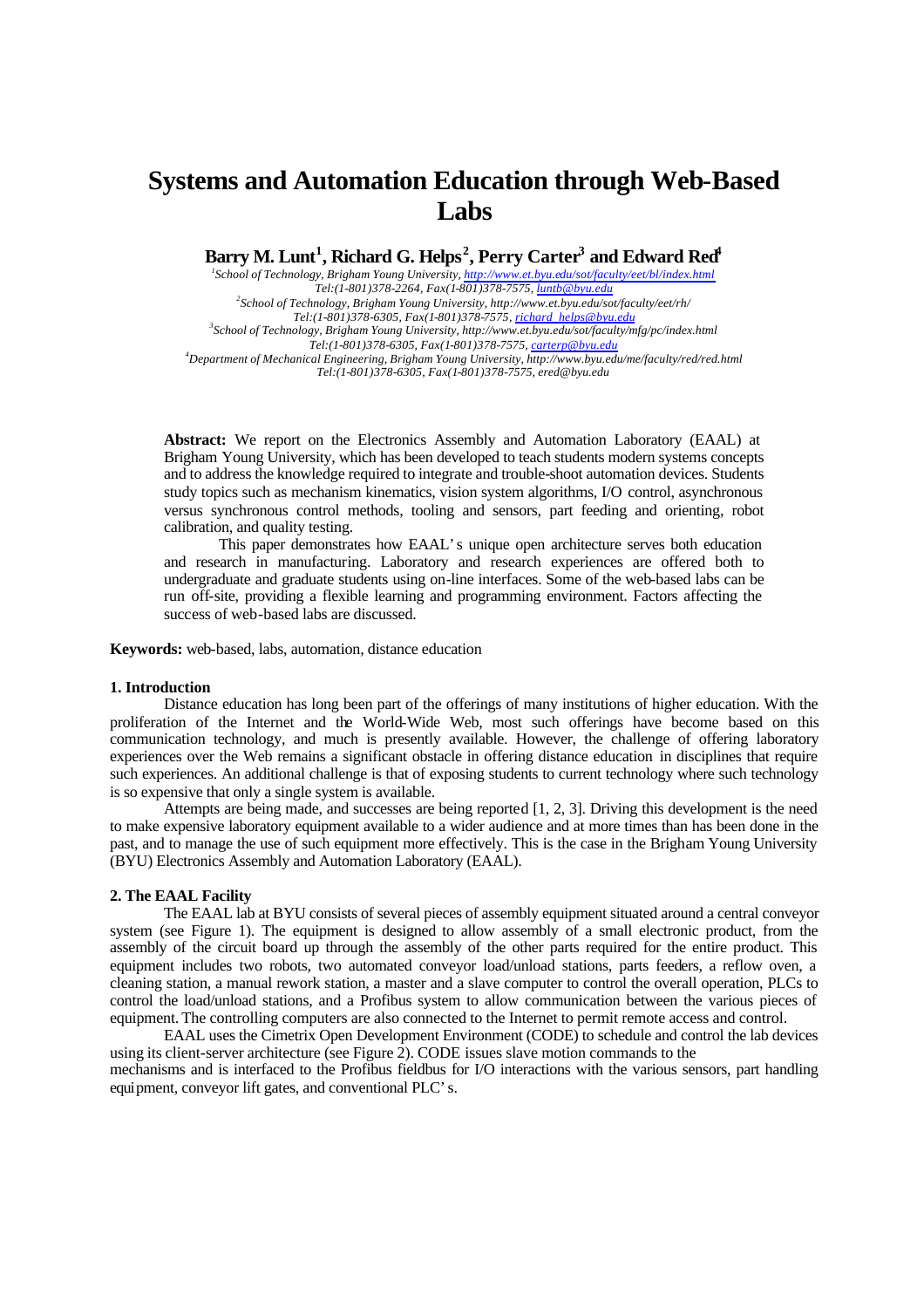

Figure 1. Picture of EAAL Facility at Brigham Young



Device drivers communicate motion and I/O commands between the CODE server and the native mechanism controllers. A bus-level driver is required to interface CODE to the Profibus fieldbus card supplied by Synergetic. Most EAAL I/O is distributed through the RS 485 fieldbus network.

Figure 3 shows the CODE simulation display of EAAL. Two NT-based PC's are dedicated to assembly operations: one PC to electronics assembly, the other to small parts mechanical assembly. The various devices retain their autonomy when not in the CODE supervisory control mode. This architectural feature allows EAAL to serve both research and education.

## **3. Lab management**

Perhaps the most complicated aspect of combining teaching and research is the scheduling of activities. For example, the lab may be used for data acquisition studies in the morning and a robot tool-changing lab in the afternoon. The open architecture of the design combined with careful scheduling facilitates this multiple use. Because the lab serves multiple programs and departments, a supervisory and scheduling committee sets access rules and scheduling procedures. To this point no more than three classes have used the lab in any term. Scheduling has not yet proven a problem, partly because the on-line labs are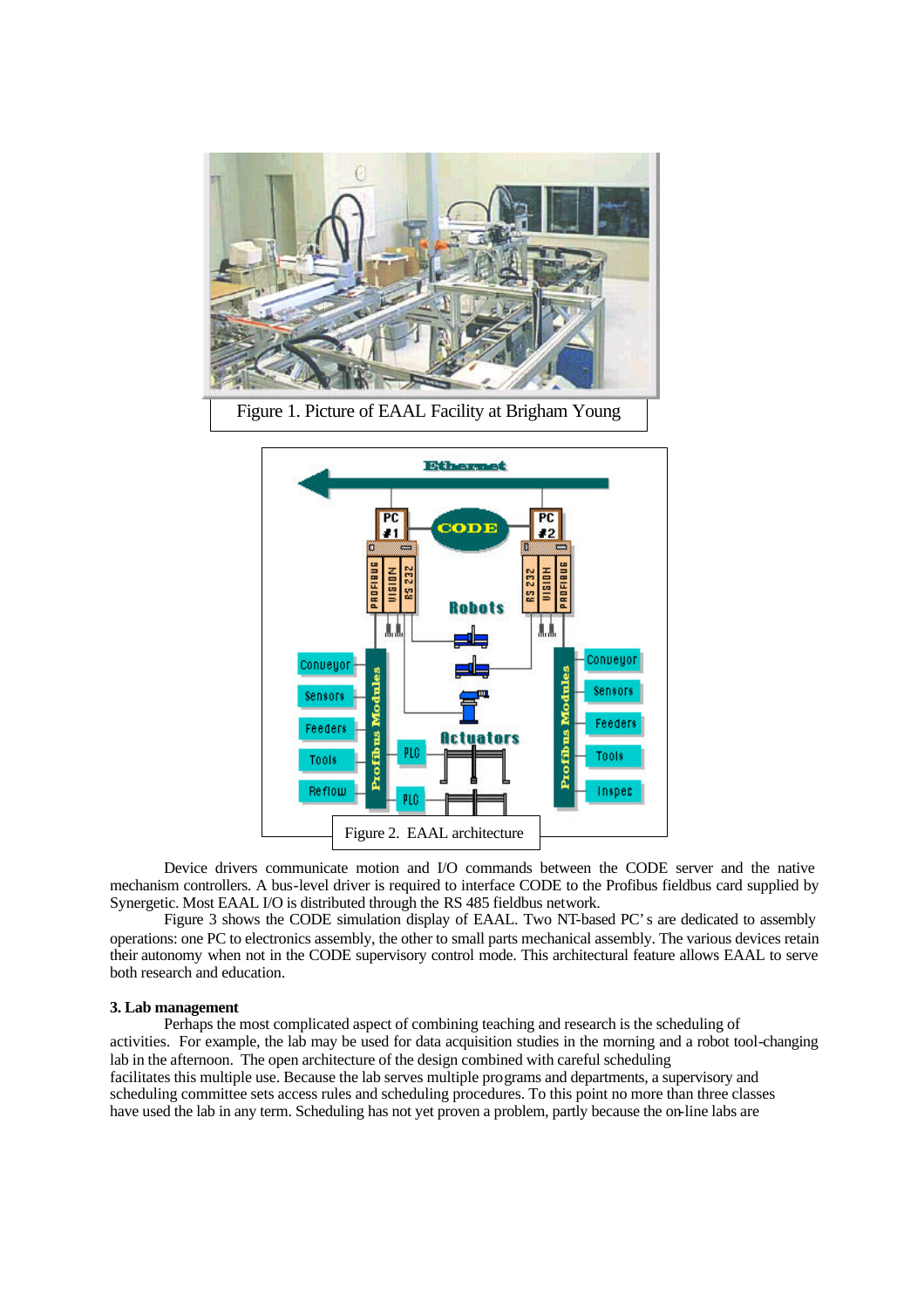

Figure 3. CODE Simulation of EAAL Layout

well organized, with little preparation overhead required of student users. Labs typically require no more than 30 - 45 minutes. Students who have reviewed the on-line lab material at other sites before taking the lab typically take 10 - 15 minutes less to complete the lab assignment. Compare these times to the typical three-hour labs that have been the mainstay of engineering programs for decades. These time savings are consistent with the statement by Robert Galvin [4], Chairman of the Executive Committee, Motorola, that the traditional four-year technical curriculum could be finished in two years.

# **4. Web-based Lab Organization**

The EAAL web-based labs are designed to use an on-line library of web pages that includes all the details and activities necessary for the students to conduct the labs with minimal teaching assistant (TA) guidance. The EAAL Intranet computers also serve to display the lab web pages that are used to conduct the on-line labs. On-line tests are also set up so the students can respond to on-line questions, with multiple choice questions automatically graded, and narrative responses sent to the TA for grading.

Students access the labs through the EAAL web site under the heading *Education*. The labs available to the various classes are shown and linked. Students simply select the lab they wish to review or to take. Most labs require the students physically be in the lab, but we are developing labs that can be controlled off-site. Details of this for one example lab will be discussed later.

The layout of every lab is consistent. Each lab consists of

- Preliminary Material: Prerequisites, materials, terminology, useful links
- Procedures: Student chooses *direct control* or *net control*; numbered tasks and links to other pages; student records results and observations.
- Evaluation: Student takes on-line quiz and exits lab.

Students can use the preliminary materials and links to understand the pre-requisite materials necessary for the lab. Since these labs focus on emerging system concepts, the section on terminology is important since many of these terms will not be found in modern texts. (See Figure 4)

The procedures are task oriented so that students simply follow step-by-step instructions, record observations and numbers, as the various automation equipment performs tasks. Some of the labs require integrated problem solving. For example, the PLC lab provides a ladder logic control diagram for moving pneumatic actuators. The logic is faulty so that the actuators move incorrectly. The students study an animated graphic simulation of the desired movements and then fix the problem by modifying the ladder logic control diagram.

## **5. Key Factors in administering Web-based Labs**

Perhaps the most exciting development is being able to offer lab experiences using real equipment, but with students controlling the lab from remote sites, ideally any Internet access point. Our experiences in developing these labs have helped us identify several important elements for administering remote labs.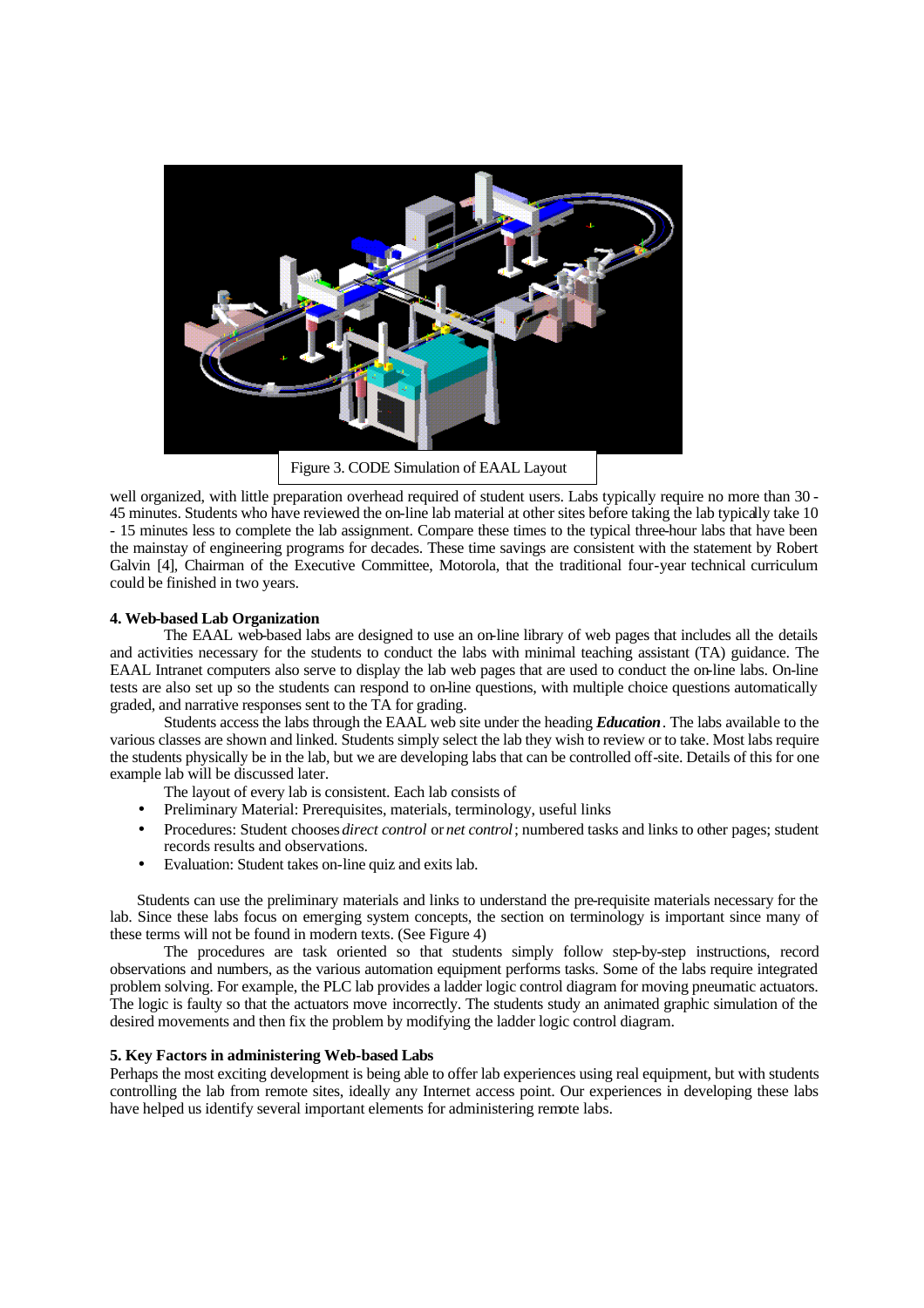| <b>Terminology</b>                                                                                                                                                                                                                                                             |
|--------------------------------------------------------------------------------------------------------------------------------------------------------------------------------------------------------------------------------------------------------------------------------|
| Repeatability - Repeatability is the standard deviation of the error between the desired pre-taught coordinate<br>position and the actual robot TCF.                                                                                                                           |
| Accuracy - Robot accuracy can be defined as how close a robot tool comes to a point in space which has been<br>programmed but not taught previously. For more information, see<br>:http://www2.et.byu.edu/~ered/robotics/repeatability/repeatability.html                      |
| Blob - A single, connected region in a binary or grayscale image.                                                                                                                                                                                                              |
| Calibration - The act of relating X and Y pixel spacing to a known or predetermined pixels per unit length (i.e. inch,<br>mm) factor. Often involves using a template(s) of features with known geometry and some adjustment of the template<br>during the process.            |
| CCD - Charge Coupled Device. A photosensitive image sensor implemented with large scale integration technology.                                                                                                                                                                |
| Lens - A transparent piece of material, usually glass or plastic, with curved surfaces which either converge or diverge<br>light rays. Often used in groups for light control and focusing.                                                                                    |
| Lens and Camera Distortion - Errors in manufacturing the curved lens will project distorted image geometry onto<br>the CCD, although these errors are usually small. Manufacturing errors in the CCD matrix of pixel sensors will also<br>cause errors in processing an image. |
| Template - An artificial model of an object or a region or feature within an object. Templates with known geometric<br>objects are used to perform camera calibration.                                                                                                         |
| Thresholding - The process of converting gray scale image into a binary image. If the pixel's gray scale value is<br>above the threshold, it is converted to white. If below the threshold, the pixel value is converted to black.                                             |
| Vision Coordinates - The coordinate system placed usually at the center or a corner of the vision image field of<br>view. It is used for measuring the relative position and orientation of image features (such as centroid location).                                        |

Figure 4. Terminology for Lab 506 "Blob Lab"

The single most important need is for adequate communication between the remote site and the TA in the lab. Firstly we want the student to feel that they are in fact controlling real lab equipment and secondly the student needs to be able to communicate with the TA in the lab, especially if the computer is not working as expected. We tried several methods to achieve this. We used an audible link with Microsoft Netmeeting software initially. We chose Netmeeting because it is widely available and includes several different communication options. While voice contact is extremely useful the Netmeeting channel was not sufficiently reliable for inexperienced users. We later modified this to a keyboard and screen "chat line" through Netmeeting.

To enhance that feeling of being in direct control of the lab we included two cameras. Images are shown in figures 5 and 6 below. One camera just gives a view of the lab and shows the robot moving but is not accurate enough to take any measurements. It does provide the feeling of being in control of the robot. Actions are taken at the remote terminal and the robot is seen to respond. For this reason one of the start-up procedures requires the student to check whether the manipulator lighting system is on. This can be seen easily through the lab scanning camera and helps the students to orient themselves with respect to the robot and the lab.

- From our experience so far we feel the essential elements for remote labs are
- Extremely reliable communication. It is necessary for the communication channel to be available even and especially if all other software related to the lab fails.
- Communication that permits a free dialogue between student and TA. A voice channel is excellent if it can meet the reliability standard.
- The ability to signal the lab TA. We are experimenting with audible tones and loudspeakers in the lab.
- Visual and, if possible, audible contact with the lab to enhance the feeling of being in control of the equipment.

# **6. Test Case: Robotics Blob lab (Lab 506)**

Lab 506 is for the class ME 537 – Robotics; the lab is titled simply, "Blob Lab". Its objective is to give the student an opportunity to: